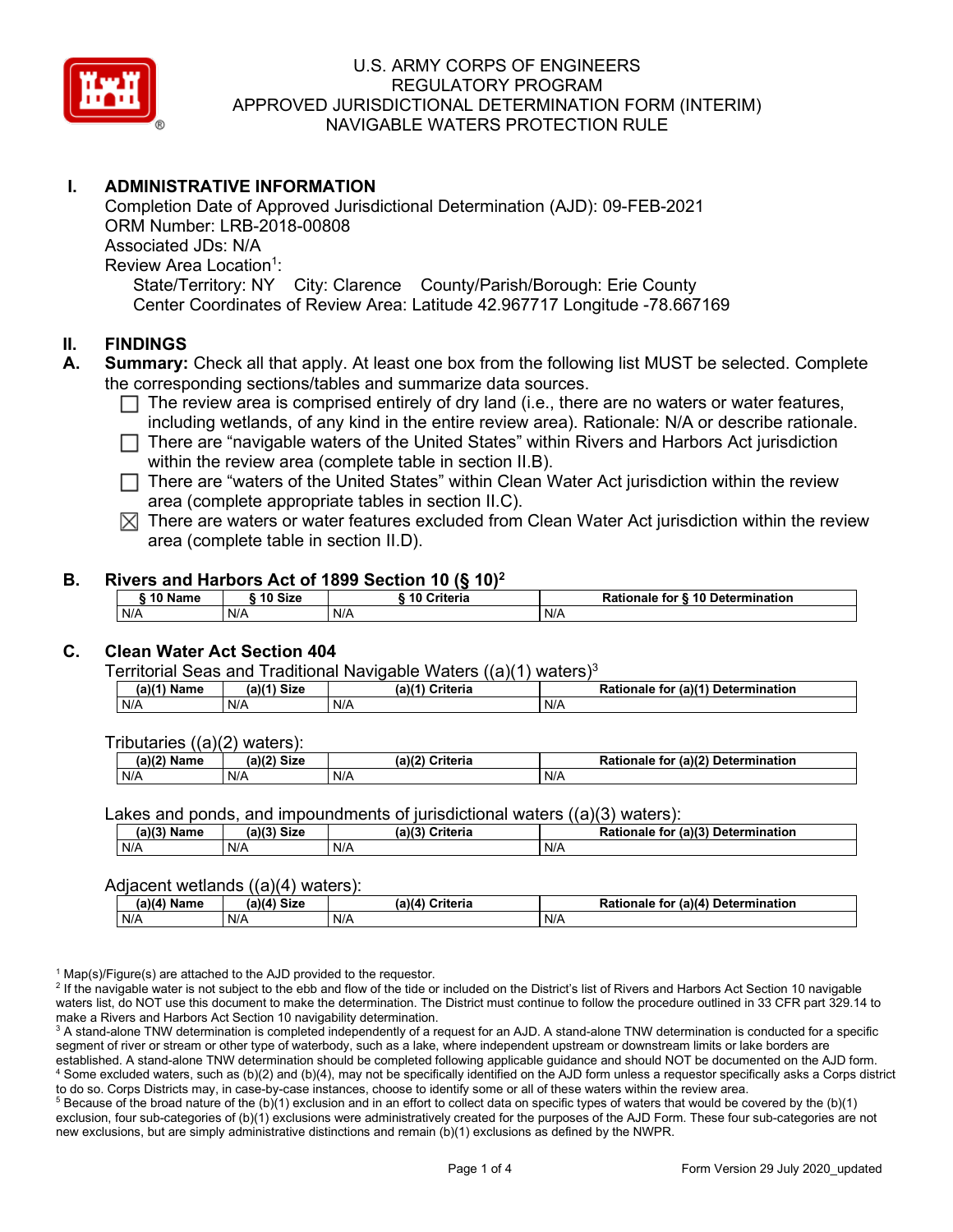

# **D. Excluded Waters or Features**

Excluded waters  $((b)(1) - (b)(12))^4$ :

|                       | <u>、~ 八</u>           | $\frac{1}{2}$ .                       |                                                               |
|-----------------------|-----------------------|---------------------------------------|---------------------------------------------------------------|
| <b>Exclusion Name</b> | <b>Exclusion Size</b> | Exclusion <sup>5</sup>                | <b>Rationale for Exclusion Determination</b>                  |
| Stream                | 350 feet              | (b)(1) Water or water feature that is | Stream is an approximately 350-foot-long intermittent         |
|                       |                       | not identified in $(a)(1)-(a)(4)$ and | stream flowing from the east into the center of the           |
|                       |                       | does not meet the other (b)(1) sub-   | property, where it drains into a sink hole. There is no       |
|                       |                       | categories                            | evidence of the water resurfacing in the surrounding          |
|                       |                       |                                       | area. The Stream is located over 4,100 linear feet            |
|                       |                       |                                       | southeast from the nearest a(1)-a(3) water (unnamed           |
|                       |                       |                                       | tributary to Got Creek). Based on the review of               |
|                       |                       |                                       | available resources, no evidence was found that this          |
|                       |                       |                                       | Stream contributes surface water flow to a territorial        |
|                       |                       |                                       | sea or traditional navigable water downstream in a            |
|                       |                       |                                       |                                                               |
|                       |                       |                                       | typical year either directly or indirectly through other      |
|                       |                       |                                       | tributaries, jurisdictional lakes, ponds, or                  |
|                       |                       |                                       | impoundments, or adjacent wetlands. The Stream does           |
|                       |                       |                                       | not contribute flow to a jurisdictional water through a       |
|                       |                       |                                       | channelized non-jurisdictional surface water feature, a       |
|                       |                       |                                       | subterranean river, a culvert, dam, tunnel, or other          |
|                       |                       |                                       | similar artificial feature, or through a debris pile, boulder |
|                       |                       |                                       | field, or similar natural feature in a typical year.          |
| <b>Wetland A</b>      | $0.916$ acres         | (b)(1) Non-adjacent wetland           | Wetland A is a 0.916 acre PFO depressional wetland,           |
|                       |                       |                                       | located in the southwestern part of the property, with no     |
|                       |                       |                                       | connection to an a(1)-a(3) water. Wetland A is located        |
|                       |                       |                                       | over 4,000 feet southeast of an a(1)-a(3) water               |
|                       |                       |                                       |                                                               |
|                       |                       |                                       | (unnamed tributary to Got Creek). The wetland is              |
|                       |                       |                                       | separated by a school and several developed streets           |
|                       |                       |                                       | from the $a(1)$ - $a(3)$ water. Based upon the soil           |
|                       |                       |                                       | classification in the USDA Web Soil Survey, the               |
|                       |                       |                                       | wetland has a nearly zero percent chance of flooding in       |
|                       |                       |                                       | any year. Review of the historical aerials did not show       |
|                       |                       |                                       | any inundation throughout the year by an $a(1)-a(3)$          |
|                       |                       |                                       | water. All resources reviewed support the determination       |
|                       |                       |                                       | that Wetland A does not abut an $a(1)$ - $a(3)$ water, is not |
|                       |                       |                                       | inundated by flooding by an a(1)-a(3) water at least          |
|                       |                       |                                       | once a typical year, is not separated from an a(1)-a(3)       |
|                       |                       |                                       | water by a natural berm or barrier and is not separated       |
|                       |                       |                                       | form an a(1)-a(3) water by a man made barrier which           |
|                       |                       |                                       | contains a feature that allows flow exchange in a typical     |
|                       |                       |                                       | year.                                                         |
| <b>Wetland B</b>      | 4.272 acres           | (b)(1) Non-adjacent wetland           | Wetland B is a 4.272 acre PFO depressional wetland,           |
|                       |                       |                                       | located in the northwestern part of the property, with no     |
|                       |                       |                                       |                                                               |
|                       |                       |                                       | connection to an a(1)-a(3) water. The wetland                 |
|                       |                       |                                       | potentially extends west off the property. However,           |
|                       |                       |                                       | based on review of aerial photography, the                    |
|                       |                       |                                       | investigation site is bordered by developed properties        |
|                       |                       |                                       | with maintained lawns on the west and a school with           |
|                       |                       |                                       | maintained athletic fields to the north, with no signs of     |
|                       |                       |                                       | wetland continuation. Wetland B is located over 3,900         |
|                       |                       |                                       | feet southeast of an $a(1)$ - $a(3)$ water (unnamed tributary |
|                       |                       |                                       | to Got Creek). The wetland is separated by multiple           |

 $1$  Map(s)/Figure(s) are attached to the AJD provided to the requestor.

<sup>2</sup> If the navigable water is not subject to the ebb and flow of the tide or included on the District's list of Rivers and Harbors Act Section 10 navigable waters list, do NOT use this document to make the determination. The District must continue to follow the procedure outlined in 33 CFR part 329.14 to make a Rivers and Harbors Act Section 10 navigability determination.

<sup>3</sup> A stand-alone TNW determination is completed independently of a request for an AJD. A stand-alone TNW determination is conducted for a specific segment of river or stream or other type of waterbody, such as a lake, where independent upstream or downstream limits or lake borders are established. A stand-alone TNW determination should be completed following applicable guidance and should NOT be documented on the AJD form. <sup>4</sup> Some excluded waters, such as (b)(2) and (b)(4), may not be specifically identified on the AJD form unless a requestor specifically asks a Corps district to do so. Corps Districts may, in case-by-case instances, choose to identify some or all of these waters within the review area.

<sup>5</sup> Because of the broad nature of the (b)(1) exclusion and in an effort to collect data on specific types of waters that would be covered by the (b)(1) exclusion, four sub-categories of (b)(1) exclusions were administratively created for the purposes of the AJD Form. These four sub-categories are not new exclusions, but are simply administrative distinctions and remain (b)(1) exclusions as defined by the NWPR.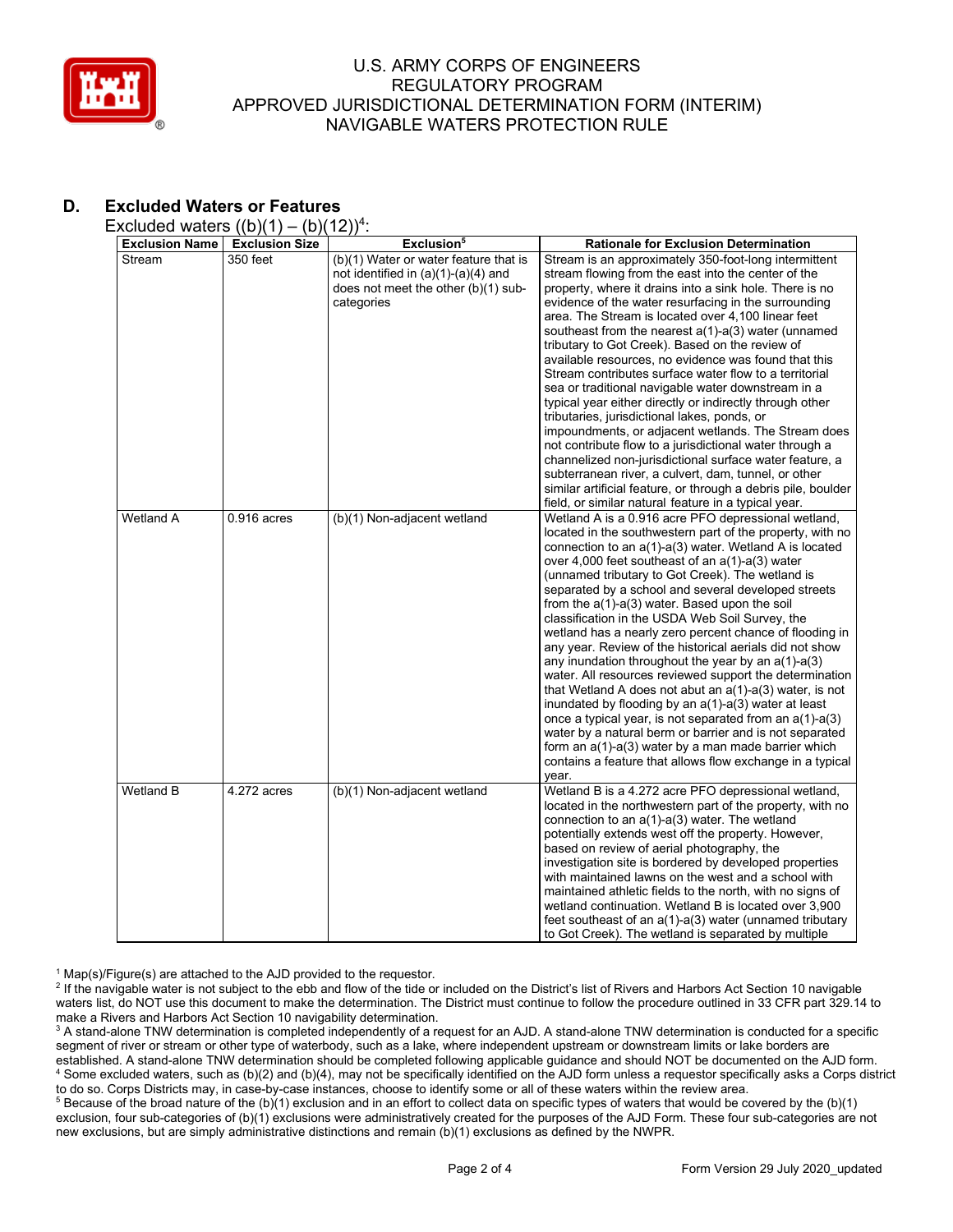

|  | roads with developed properties from the $a(1)-a(3)$             |
|--|------------------------------------------------------------------|
|  | water. Based upon the soil classification in the USDA            |
|  | Web Soil Survey, the wetland has a nearly zero percent           |
|  | chance of flooding in any year. Review of the historical         |
|  | aerials did not show any inundation throughout the year          |
|  | by an a(1)-a(3) water. All resources reviewed support            |
|  | the determination that Wetland B does not abut an a(1)-          |
|  | $a(3)$ water, is not inundated by flooding by an $a(1)$ - $a(3)$ |
|  | water at least once a typical year, is not separated from        |
|  | an a(1)-a(3) water by a natural berm or barrier and is           |
|  | not separated form an a(1)-a(3) water by a man made              |
|  | barrier which contains a feature that allows flow                |
|  | exchange in a typical year.                                      |

### **III. SUPPORTING INFORMATION**

- **A. Select/enter all resources** that were used to aid in this determination and attach data/maps to this document and/or references/citations in the administrative record, as appropriate.
	- **\_x\_** Information submitted by, or on behalf of, the applicant/consultant: *Wetland delineation named "Wetland Delineation" conducted by Wetland Investigation Co. and submitted in June of 2018 with accurate, complete data sheets, and photographs.* This information *is* sufficient for purposes of this AJD. Rationale: *N/A.*
	- **\_\_\_** Data sheets prepared by the Corps: *Title(s) and/or date(s).*
	- **\_x\_** Photographs: *Google Earth Pro (2021), ESRI, Eagleview (2010, 2013, 2016, 2018, 2019, 2020).*
	- **\_x\_** Corps Site visit(s) conducted on: 08/14/2018 and 09/01/2020*.*
	- **\_\_\_** Previous Jurisdictional Determinations (AJDs or PJDs): *ORM Number(s) and date(s).*
	- **\_x\_** Antecedent Precipitation Tool: *provide detailed discussion in Section III.B.*
	- **\_x\_** USDA NRCS Soil Survey: Web Soil Survey reviewed.
	- **\_x\_** USFWS NWI maps: USFWS online map reviewed*.*
	- **\_x\_** USGS topographic maps: Lancaster, New York Quad; 24k:1.

### **Other data sources used to aid in this determination:**

| Data Source (select)       | Name and/or date and other relevant information      |
|----------------------------|------------------------------------------------------|
| <b>USGS Sources</b>        | N/A.                                                 |
| <b>USDA Sources</b>        | N/A.                                                 |
| NOAA Sources               | N/A.                                                 |
| <b>USACE Sources</b>       | $N/A$ .                                              |
| State/Local/Tribal Sources | NYS DEC on-line Environmental Recourse Map reviewed. |
| <b>Other Sources</b>       | ORM <sub>2</sub>                                     |

 $1$  Map(s)/Figure(s) are attached to the AJD provided to the requestor.

<sup>2</sup> If the navigable water is not subject to the ebb and flow of the tide or included on the District's list of Rivers and Harbors Act Section 10 navigable waters list, do NOT use this document to make the determination. The District must continue to follow the procedure outlined in 33 CFR part 329.14 to make a Rivers and Harbors Act Section 10 navigability determination.

to do so. Corps Districts may, in case-by-case instances, choose to identify some or all of these waters within the review area.  $5$  Because of the broad nature of the (b)(1) exclusion and in an effort to collect data on specific types of waters that would be covered by the (b)(1) exclusion, four sub-categories of (b)(1) exclusions were administratively created for the purposes of the AJD Form. These four sub-categories are not new exclusions, but are simply administrative distinctions and remain (b)(1) exclusions as defined by the NWPR.

<sup>&</sup>lt;sup>3</sup> A stand-alone TNW determination is completed independently of a request for an AJD. A stand-alone TNW determination is conducted for a specific segment of river or stream or other type of waterbody, such as a lake, where independent upstream or downstream limits or lake borders are established. A stand-alone TNW determination should be completed following applicable guidance and should NOT be documented on the AJD form. <sup>4</sup> Some excluded waters, such as (b)(2) and (b)(4), may not be specifically identified on the AJD form unless a requestor specifically asks a Corps district